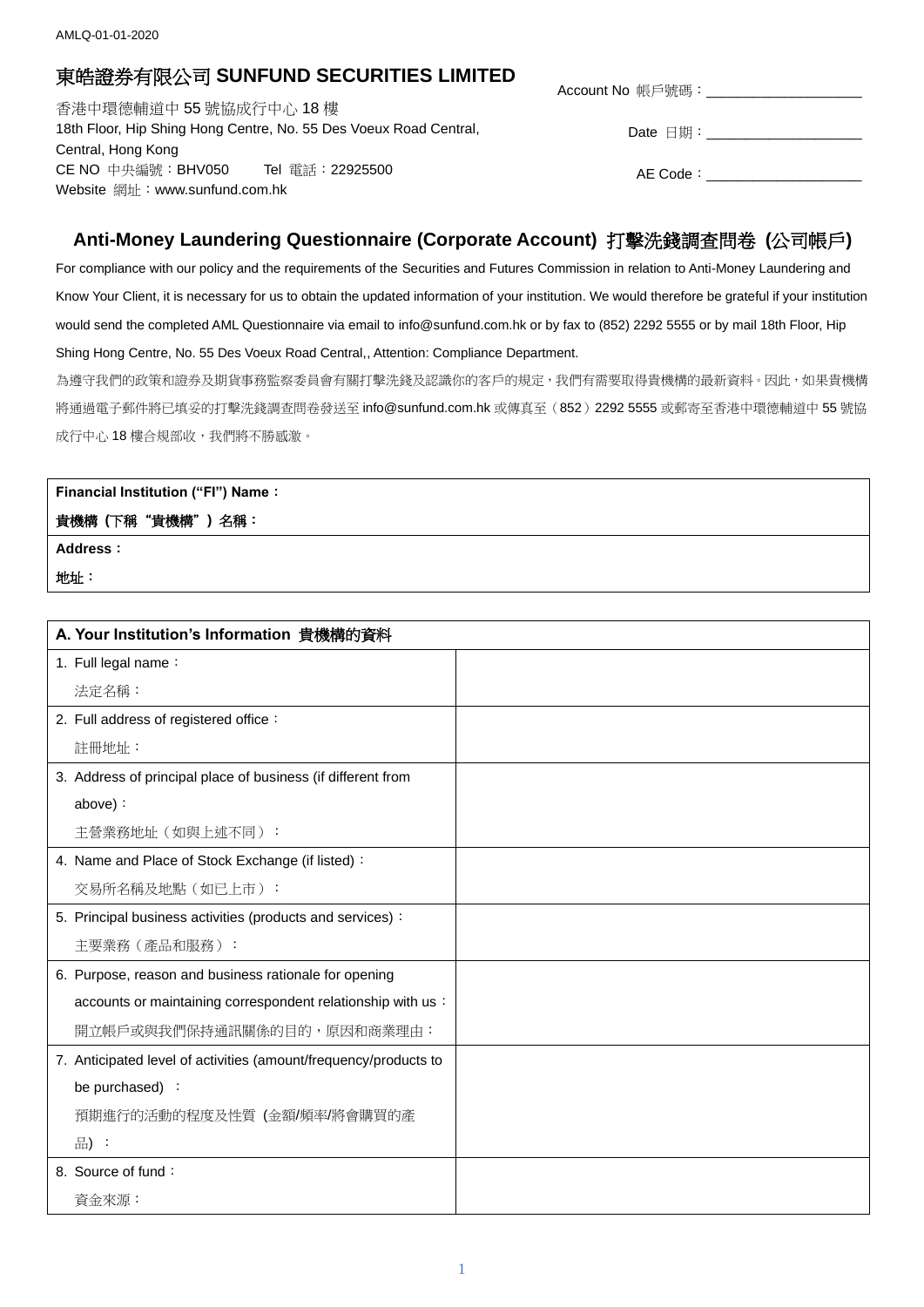| B. Regulatory Information 監管機構的資料                           |  |
|-------------------------------------------------------------|--|
| 1. Name of the regulatory authority in your country:        |  |
| 您所在國家/地區的監管機構名稱:                                            |  |
| 2. Name of your anti-money laundering and/or anti-terrorist |  |
| financing ("AML") regulatory authority and legislative      |  |
| authority your Institution is subjected to:                 |  |
| 您受約束於打擊洗錢和/或打擊恐怖分子資金籌集(" <b>打擊洗</b>                         |  |
| 錢")監管機構的名稱和貴機構的立法機關:                                        |  |

| C. Ownership and Management Information 擁有人和管理層的資料 |         |                  |  |  |
|----------------------------------------------------|---------|------------------|--|--|
| 1. Name of shareholder(s) who owns or              | Name 名稱 | Ownership 股權 (%) |  |  |
| controls 10% or more of the shares in              |         |                  |  |  |
| your institution (Please indicate                  |         |                  |  |  |
| percentage of ownership for each                   |         |                  |  |  |
| shareholder/owner or provide                       |         |                  |  |  |
| separate sheet/chart of it.) If no                 |         |                  |  |  |
| shareholder has the shareholding or                |         |                  |  |  |
| control 10% or more, name of the top               |         |                  |  |  |
| 10 largest shareholders.                           |         |                  |  |  |
| 擁有或控制貴機構 10%或以上股權的                                 |         |                  |  |  |
| 股東名稱(請註明每個股東/擁有者的股                                 |         |                  |  |  |
| 權百分比,或列於另外提供的紙/圖表                                  |         |                  |  |  |
| 上。)如果沒有股東的股權或控制權達                                  |         |                  |  |  |
| 10 %或以上,請列出前10名最大股東                                |         |                  |  |  |
| 的名稱。                                               |         |                  |  |  |
|                                                    |         |                  |  |  |
|                                                    |         |                  |  |  |
| 2. Current list of your Institution's Board        | Name 名稱 | Position 職位      |  |  |
| of Directors and senior management                 |         |                  |  |  |
| or provide separate sheet/chart on it.             |         |                  |  |  |
| (please state the names as appeared                |         |                  |  |  |
| on the identification documents such               |         |                  |  |  |
| as identity cards/passports)                       |         |                  |  |  |
| 貴機構董事會和高級管理層現時的名                                   |         |                  |  |  |
| 單,或列於另外提供的紙/圖表上。(請                                 |         |                  |  |  |
| 註明身份證/護照等身份證明文件上列                                  |         |                  |  |  |
| 出的姓名)                                              |         |                  |  |  |
|                                                    |         |                  |  |  |
|                                                    |         |                  |  |  |
|                                                    |         |                  |  |  |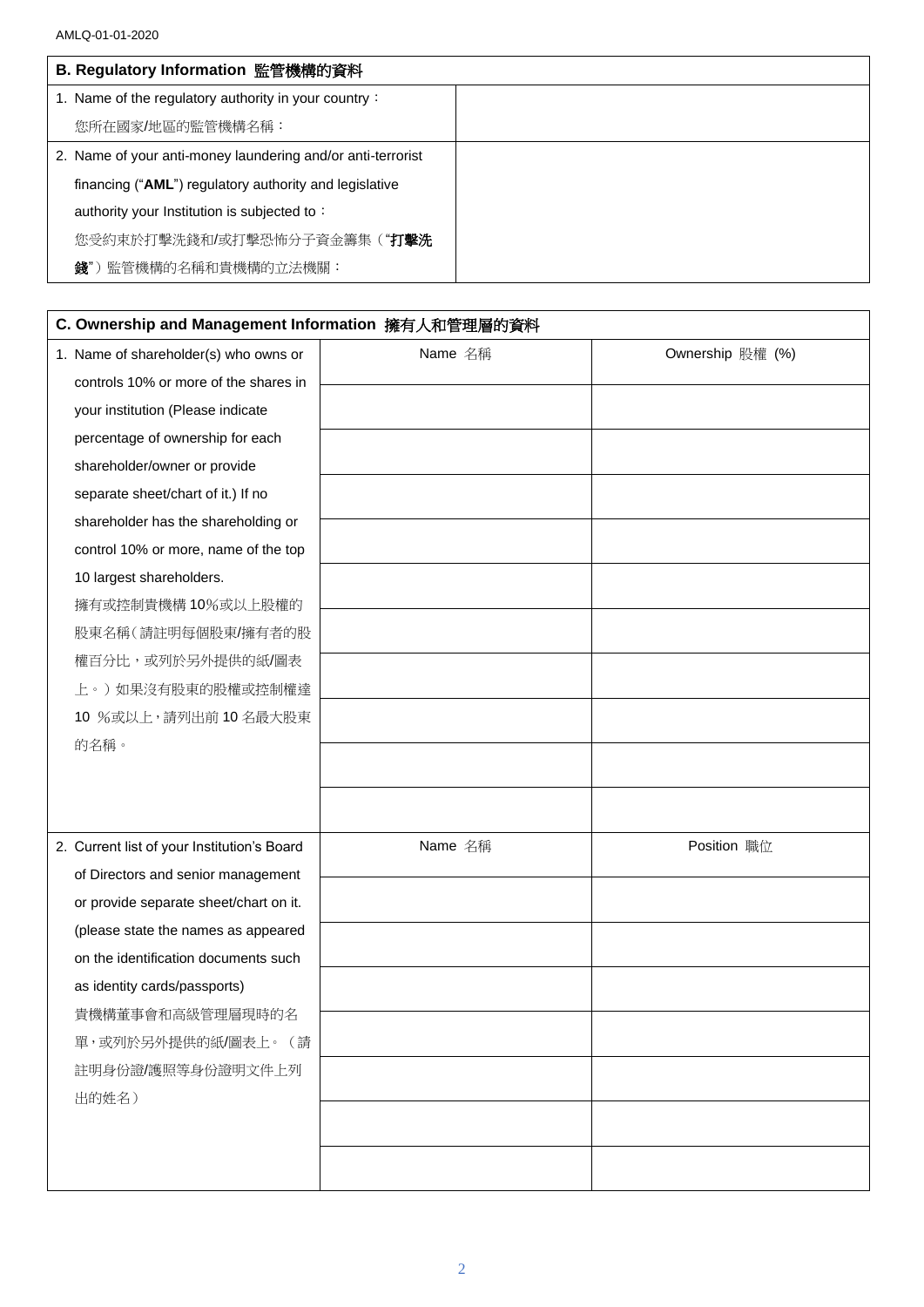If you answer "NO" to any question, an explanation must be supplied at the end of the questionnaire.

如果您對任何問題回答"否",則必須在此調查問卷結尾處提供解釋。

| D. General AML Policies, Practices and Procedures                                                           |       | $NO \n  \text{\AA}$ |
|-------------------------------------------------------------------------------------------------------------|-------|---------------------|
| ·般打擊洗錢的政策,做法及程序                                                                                             | YES 是 |                     |
| 1. Is the AML compliance program approved by either the FI's board or a committee formed by senior          |       |                     |
| management?                                                                                                 | ◻     | □                   |
| 打擊洗錢的合規計劃是否由貴機構的董事會或由管理層組成的委員會?                                                                             |       |                     |
| 2. Does the FI have a legal and regulatory compliance program that includes a designated officer that is    |       |                     |
| responsible for coordinating and overseeing the AML framework?                                              | ◻     | □                   |
| 貴機構是否具有法律及合法規計劃,包括指定一位負責協調和監督打擊洗錢框架的負責人員?                                                                   |       |                     |
| 3. Has the FI developed written policies documenting the processes that they have in place to prevent,      |       |                     |
| detect and report suspicious transactions?                                                                  | О     | ◻                   |
| 貴機構是否制定了記錄其預防,偵測和報告可疑交易過程的書面政策?                                                                             |       |                     |
| 4. In addition to inspections by the government supervisors/ regulators, does the FI have an internal audit |       |                     |
| function or other independent third party that assesses AML policies and practices on a regular basis?      |       |                     |
| 除了政府主管/監管機構的檢查外,貴機構是否有內部審計職能或其他獨立第三方定期進行評估打擊洗錢                                                              | □     |                     |
| 政策和做法?                                                                                                      |       |                     |
| 5. Does the FI have policies to reasonably ensure that they will not open accounts for/establish business   |       |                     |
| relationship with shell banks? (A shell bank is a bank incorporated in a jurisdiction in which it has no    |       |                     |
| physical presence and which is unaffiliated with a regulated financial group.)                              | □     | ப                   |
| 貴機構是否具有合理的政策來確保其不會為空殼銀行開設帳戶/建立業務關係?(空殼銀行是在其管轄區                                                              |       |                     |
| 域裏沒有實體存在及與受監管的金融集團無關的一所銀行)。                                                                                 |       |                     |
| 6. Does the FI have policies to reasonably ensure that they will not conduct transactions with or on behalf |       |                     |
| of shell banks through any of its accounts or products?                                                     | □     | ப                   |
| 貴機構是否具有合理的政策來確保不會讓其任何賬戶或產品與或代表空殼銀行進行交易?                                                                     |       |                     |
| 7. Does the FI have polices covering relationships with Politically Exposed Persons (PEPs), their families  |       |                     |
| and close associates?                                                                                       | О     | □                   |
| 貴機構是否具有政策涵蓋了政治敏感人物(PEP)、他們的家人和緊密聯繫人?                                                                        |       |                     |
| 8. Does the FI have record keeping procedures that comply with applicable law?                              | □     | □                   |
| 貴機構會否制定了符合有關法例的備存紀錄程序?                                                                                      |       |                     |
| 9. Are the FI's AML policies and practices being applied to all branches and subsidiaries of the FI both in |       |                     |
| the home country and in locations outside of that jurisdiction?                                             | o     | ◻                   |
| 貴機構的打擊洗錢政策和做法是否適用於貴機構在本國及非本國管轄區的所有分支機構及子公司?                                                                 |       |                     |

| <b>E. Risk Assessment 風險評估</b>                                                                                | YES 是 | NO 否 |
|---------------------------------------------------------------------------------------------------------------|-------|------|
| 10. Does the FI have a risk-based assessment of its client base and their transactions?                       |       |      |
| 貴機構會否對其客戶群和其交易進行了風險性的評估?                                                                                      |       |      |
| 11. Has the FI determined the appropriate level of enhanced due diligence necessary for those categories      |       |      |
| of clients and transactions that the FI has reason to believe pose a heightened risk of illicit activities at |       |      |
| or through the FI?                                                                                            |       |      |
| 就那些貴機構有理由相信其在貴機構或通過貴機構發生的非法活動的風險為高類別的客戶和其交易,貴                                                                 |       |      |
| 機構是否已釐定了所需的增強盡職調查的適當水平?                                                                                       |       |      |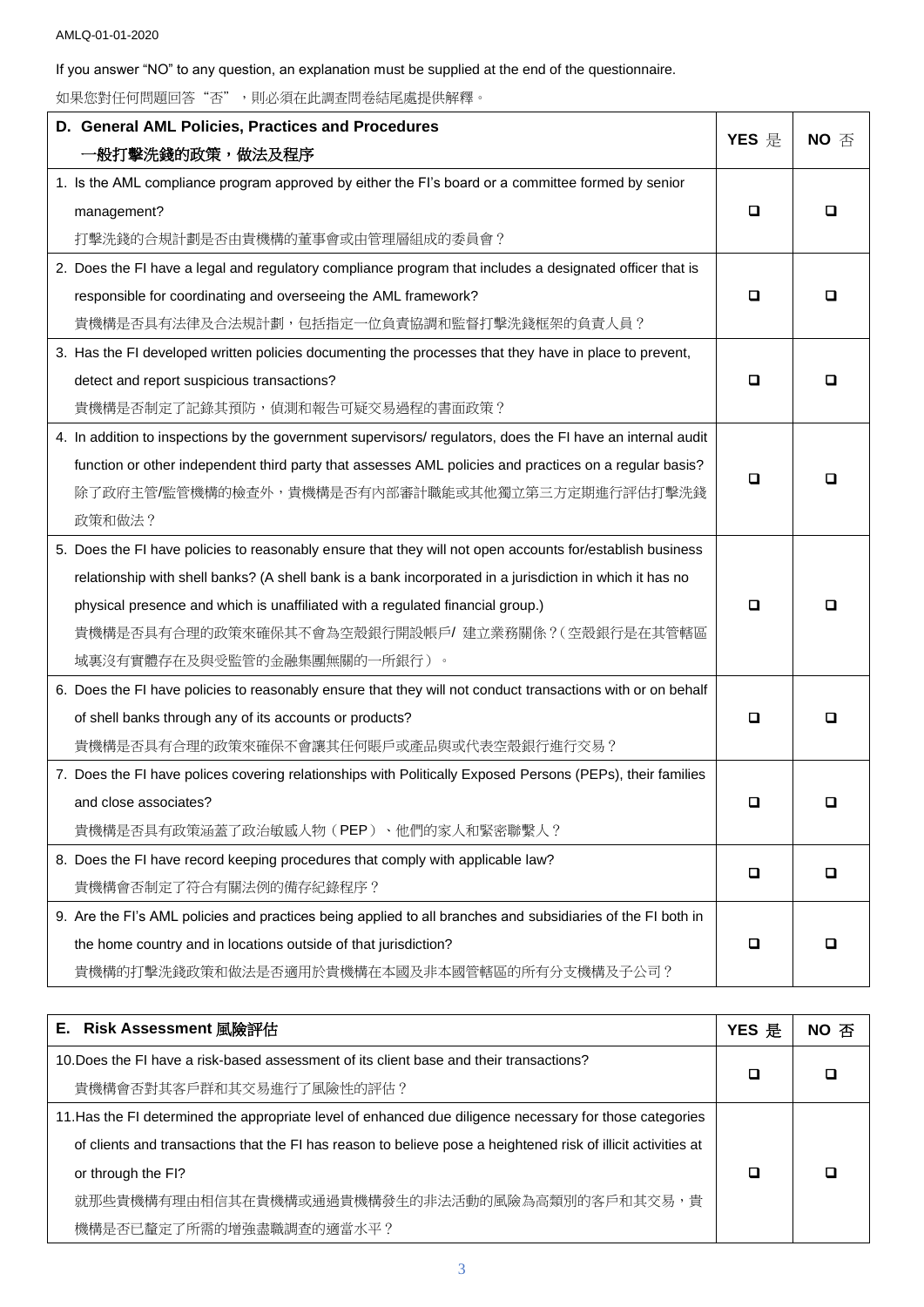| Know Your Client, Due Diligence and Enhanced Due Diligence<br>F.                                            | YES 是 | NO 否 |
|-------------------------------------------------------------------------------------------------------------|-------|------|
| 認識您的客戶、盡職調查和增強盡職調查                                                                                          |       |      |
| 12. Does the FI implement processes for the identification of those clients on whose behalf it maintains or |       |      |
| operates accounts or conducts transactions?                                                                 | □     |      |
| 貴機構會否實施了流程去識別那些貴機構為其持有或經營帳戶或進行交易的客戶?                                                                        |       |      |
| 13. Does the FI have a requirement and procedure to collect information regarding the nature of business    |       |      |
| activities, source of wealth and source of funds of its clients?                                            |       |      |
| 貴機構會否有要求和程序去收集其客戶的業務性質、財富來源和資金來源的資料?                                                                        |       |      |
| 14. Does the FI assess its FI clients' AML policies and practices?                                          |       |      |
| 貴機構會否評估其機構客戶的打擊洗錢政策和做法?                                                                                     | П     |      |
| 15. Does the FI have on-going processes to review and, where appropriate, update client information?        |       |      |
| 貴機構是否有持續的流程去審查並在適當時更新客戶的資料?                                                                                 | □     |      |
| 16. Does the FI have procedures to establish a record for each new client noting their respective           |       |      |
| identification documents and "Know Your Client" information?                                                | ш     |      |
| 貴機構是否有程序為每個新客戶建立存檔記錄,註明其各自的身份證明文件和"認識您的客戶"的資料?                                                              |       |      |
| 17. Does the FI complete a risk-based assessment to understand the normal and expected transaction of       |       |      |
| its clients?                                                                                                | П     |      |
| 貴機構會否完成以了解其客戶的正常和預期交易的風險性評估?                                                                                |       |      |

| G. Reportable Transactions and Prevention and Detection of Transactions with Illegally                       |   |      |
|--------------------------------------------------------------------------------------------------------------|---|------|
| <b>Obtained Funds</b>                                                                                        |   | NO 否 |
| 申報交易、防止及偵測透過非法取得資金的交易                                                                                        |   |      |
| 18. Does the FI have policies or practices for identifying and reporting transactions that are suspicious or |   |      |
| required to be reported to the authorities?                                                                  | П |      |
| 就可疑或需要向當局申報的交易,貴機構是否有鑑別和申報的政策或做法?                                                                            |   |      |
| 19. Where cash transaction reporting is mandatory, does the FI have procedures to identify transactions      |   |      |
| structured to avoid such obligations?                                                                        |   |      |
| 就某些刻意作出調整以規避需呈報的大額現金交易,貴機構是否有程序以資識別?                                                                         |   |      |
| 20. Does the FI screen clients and transactions against lists of persons, entities or countries issued by    |   |      |
| relevant authorities?                                                                                        |   |      |
| 貴機構會否篩選有關當局公布名單上中的個人,實體或國家的客戶和其交易?                                                                           |   |      |
| 21. Does the FI have polices to reasonably ensure that it only operates with FI that possess licenses to     |   |      |
| operate in their jurisdiction of origin?                                                                     |   |      |
| 貴機構是否有政策合理地確保它只與在其原居地管轄範圍內持有營業執照的金融機構進行交易?                                                                   |   |      |

| H. Transaction Monitoring 事務監控                                                             |  | NO 否 |
|--------------------------------------------------------------------------------------------|--|------|
| 22. Does the FI have a monitoring program for unusual and potentially suspicious activity? |  |      |
| 貴機構是否有針對異常和有可疑的交易活動的監控程序?                                                                  |  |      |